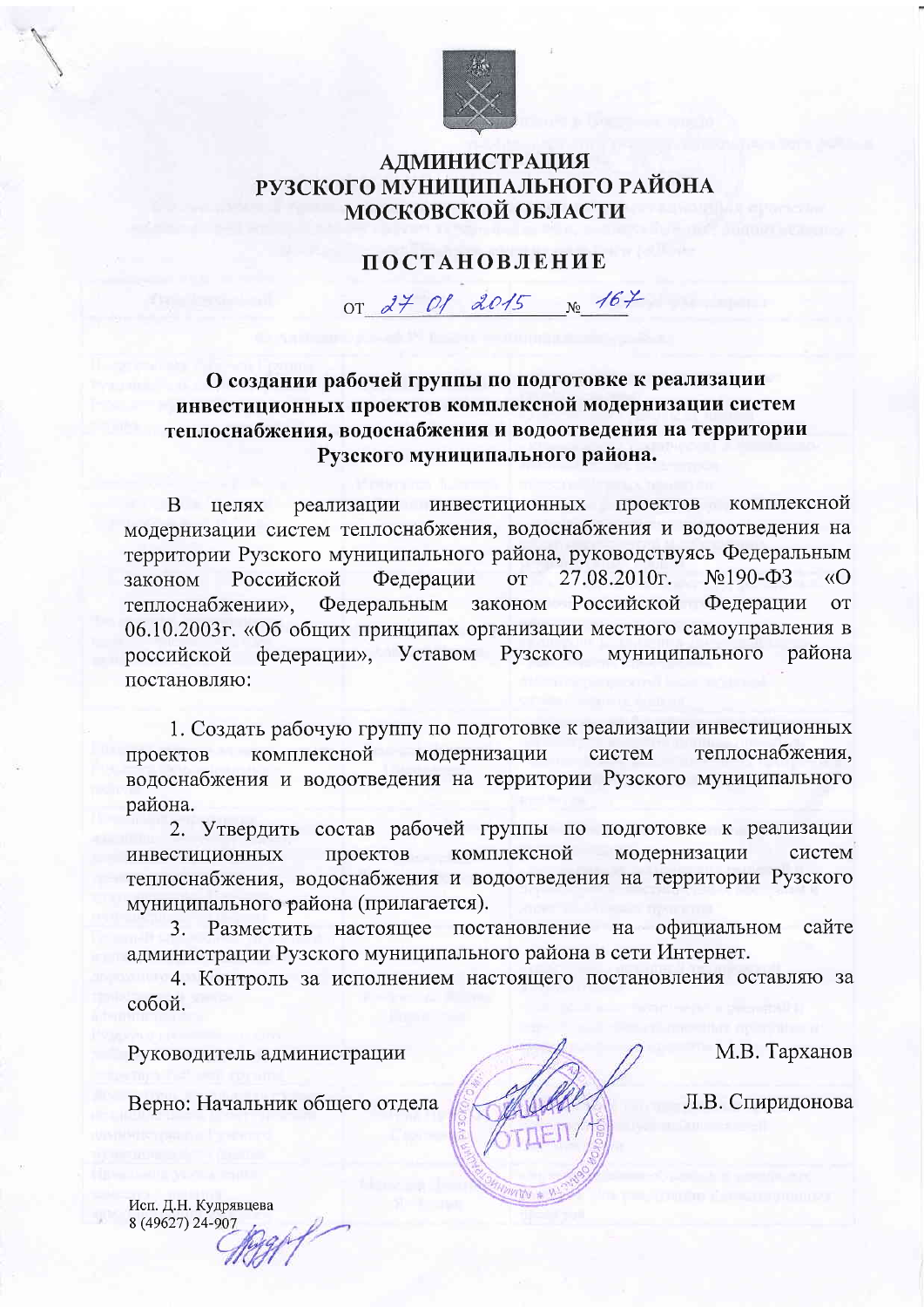## Состав рабочей группы по подготовке к реализации инвестиционных проектов комплексной модернизации систем теплоснабжения, водоснабжения, водоотведения на территории Рузского муниципального района

| Ответственный                                                                                                                                                                                            | ФИО                               | Курируемые вопросы                                                                                                                                                                                                          |  |
|----------------------------------------------------------------------------------------------------------------------------------------------------------------------------------------------------------|-----------------------------------|-----------------------------------------------------------------------------------------------------------------------------------------------------------------------------------------------------------------------------|--|
| от Администрации Рузского муниципального района:                                                                                                                                                         |                                   |                                                                                                                                                                                                                             |  |
| Председатель Рабочей Группы -<br>Руководитель администрации<br>Рузского муниципального<br>района                                                                                                         | Тарханов Максим<br>Викторович     | - общее руководство деятельностью<br>Рабочей группы;<br>- координация работы её членов                                                                                                                                      |  |
| Первый Зам. руководителя<br>администрации Рузского<br>муниципального района                                                                                                                              | Игнатьков Алексей<br>Владимирович | - утверждение технических и финансово-<br>экономических параметров<br>инвестиционных проектов;<br>- контроль реализации Дорожной карты<br>- выполнения намеченных<br>работ/мероприятий и соблюдения<br>установленных сроков |  |
| Заместитель руководителя<br>администрации Рузского<br>муниципального района                                                                                                                              | Кавецкий Дмитрий<br>Александрович | - утверждение технических и финансово-<br>экономических параметров<br>инвестиционных проектов;<br>- контроль реализации Дорожной карты<br>- выполнения намеченных<br>работ/мероприятий и соблюдения<br>установленных сроков |  |
| Главный эксперт администрации<br>Рузского муниципального<br>района                                                                                                                                       | Денисов Дмитрий<br>Николаевич     | - согласование финансово-экономических<br>параметров инвестиционных проектов;<br>- согласование инвестиционных программ в<br>рамках подготовки инвестиционных<br>проектов                                                   |  |
| Начальник управления<br>жилищно-коммунального и<br>дорожного хозяйства,<br>транспорта и связи<br>администрации Рузского<br>муниципального района                                                         | Кореневская<br>Людмила Петровна   | - подготовка исходной технической<br>документации;<br>- согласование технических решений и<br>параметров инвестиционных программ и<br>инвестиционных проектов                                                               |  |
| Главный специалист управления<br>жилищно-коммунального и<br>дорожного хозяйства,<br>транспорта и связи<br>администрации<br>Рузского муниципального<br>района - Ответственный<br>секретарь Рабочей группы | Янченкова Жанна<br>Борисовна      | - подготовка исходной технической<br>документации;<br>- согласование технических решений и<br>параметров инвестиционных программ и<br>инвестиционных проектов                                                               |  |
| Заместитель начальника отдела<br>муниципальной собственности<br>администрации Рузского<br>муниципального района                                                                                          | Зотова Наталья<br>Сергеевна       | - оформление имущественных прав и<br>исходной правоустанавливающей<br>документации                                                                                                                                          |  |
| Начальник управления<br>землепользования<br>администрации Рузского                                                                                                                                       | Мамедов Дмитрий<br>Ягубович       | - инвентаризация объектов и земельных<br>участков для реализации инвестиционных<br>проектов                                                                                                                                 |  |